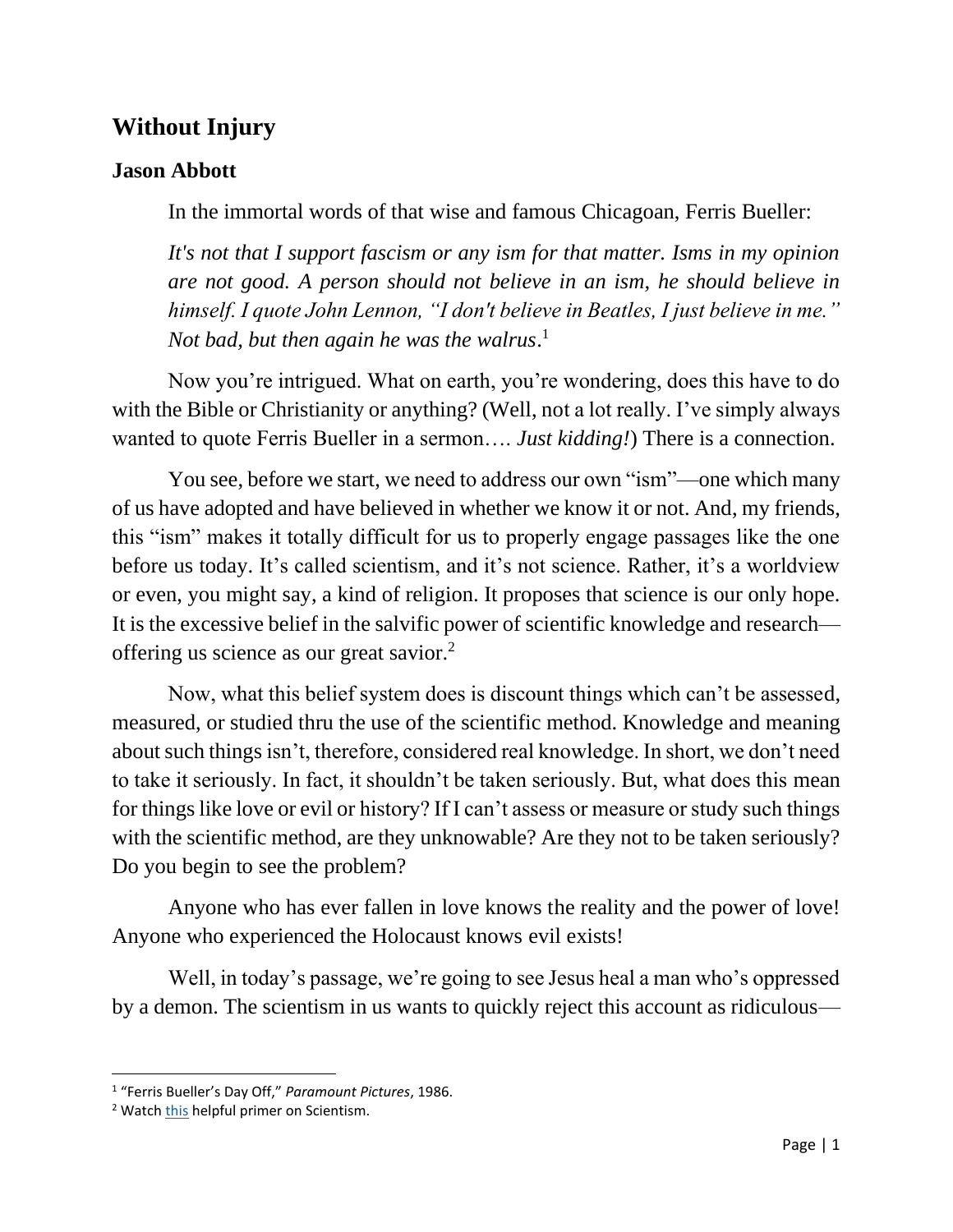as a superstitious tale told by an ancient, uneducated and unenlightened culture. Friends, don't do that. That's the arrogance of scientism speaking.

Let's read today's passage and hear what Luke records for us. Then we'll pray for open minds and open hearts as we consider the reality of the unseen spiritual war which is being waged all around us.

### **Luke 4:31-37**

**<sup>31</sup>** Then he [Jesus] went down to Capernaum, a town in Galilee, and on the Sabbath he taught the people. **<sup>32</sup>** They were amazed at his teaching, because his words had authority.

**<sup>33</sup>** In the synagogue there was a man possessed by a demon, an impure spirit. He cried out at the top of his voice, **<sup>34</sup>** "Go away! What do you want with us, Jesus of Nazareth? Have you come to destroy us? I know who you are—the Holy One of God!"

**<sup>35</sup>** "Be quiet!" Jesus said sternly. "Come out of him!" Then the demon threw the man down before them all and came out without injuring him.

**<sup>36</sup>** All the people were amazed and said to each other, "What words these are! With authority and power he gives orders to impure spirits and they come out!" **<sup>37</sup>** And the news about him spread throughout the surrounding area.

#### **\*\*\*\*\***

In today's passage, there's both authority and gospel—power and good news. Jesus comes with both. (**1 st**) We'll see that **Jesus comes with authority**. He comes with authority over what's seen, the natural world all around us, and with authority over what's unseen, the spiritual forces which the Bible says are also operating all around us. Jesus is *the* authority. (2<sup>nd</sup>) We'll see that **Jesus comes with good news**. He comes with authority and, unlike most of us, he uses his authority to work gospel into our lives—to work good news into the world.

Let's look at each in turn.

### **1. Jesus comes with authority (vv. 31-32, 36-37).**

We don't usually think it's strange when teachers teach with authority. In fact, we often expect them to do so; don't we? I mean, I expected my college instructors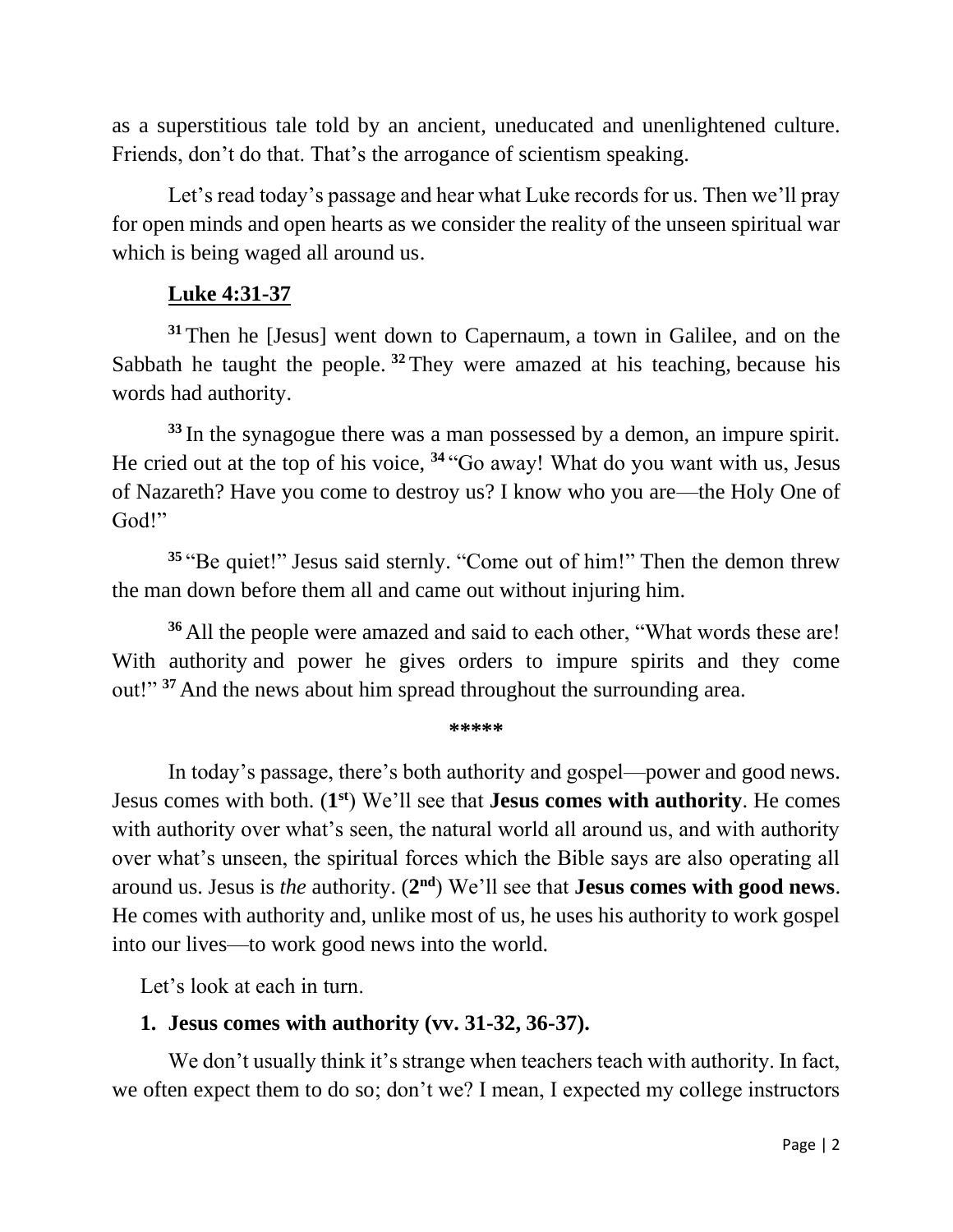and my seminary professors to be authorities in their individual fields. I even wanted for them to teach me as authorities. If they said something about history or literature, I believed it. After all, they were the experts. They had authority.

Yet, in Jesus's time, this wasn't the expectation. The tradition among rabbis was not to blaze new trails in theology. Rather, rabbis based their teaching authority on the teaching of other rabbis. Theirs was an authority by committee and tradition. Original thinking in theology was frowned upon. Your word, on its own as a teacher, wasn't enough—wasn't sufficient. A scribe needed to form authority by committee. He needed to show that others had come to the same conclusion.<sup>3</sup>

But, this wasn't how Jesus taught. He handled the texts of Scripture directly. He didn't rely on other rabbis or traditions. In fact, Jesus often attacked the scribes and their traditions as flawed and contrary to the Word of God (cf. Luke 11:37-54). In no uncertain terms, Jesus tells them how disgusting all their traditions are to God. Just think about what he says.

- You make a big deal about cleaning cups and dishes in traditional ways, but inside you are filthy with greed and wickedness (Luke 11:39).
- You're meticulous about giving your offerings in specific, traditional ways yet won't give the oppressed justice or the wounded love (Luke 11:42).

No. Jesus wasn't big about honoring traditions. And, if you want to understand why the people in the crowds were so astonished by the authority of Jesus' teaching, just consider how he teaches in his longest recorded sermon. Just consider how Jesus interprets the Word of God—*assuming total authority over it!*

- You have heard (*from the Ten Commandments!*) do not murder anybody, but I'm going to tell you what it really means. If you get angry with others, then you'll be judged by God as a murderer (Matthew 5:21-22).
- You have heard (*from the sacred Word of God!*) do not commit adultery, but this is what that law really tells you. If you look at someone's spouse with lust, then you are an adulterer before God (Matthew 5:27-28).

<sup>3</sup> See Darrell Bock, *Luke 1:1-9:50*, 429.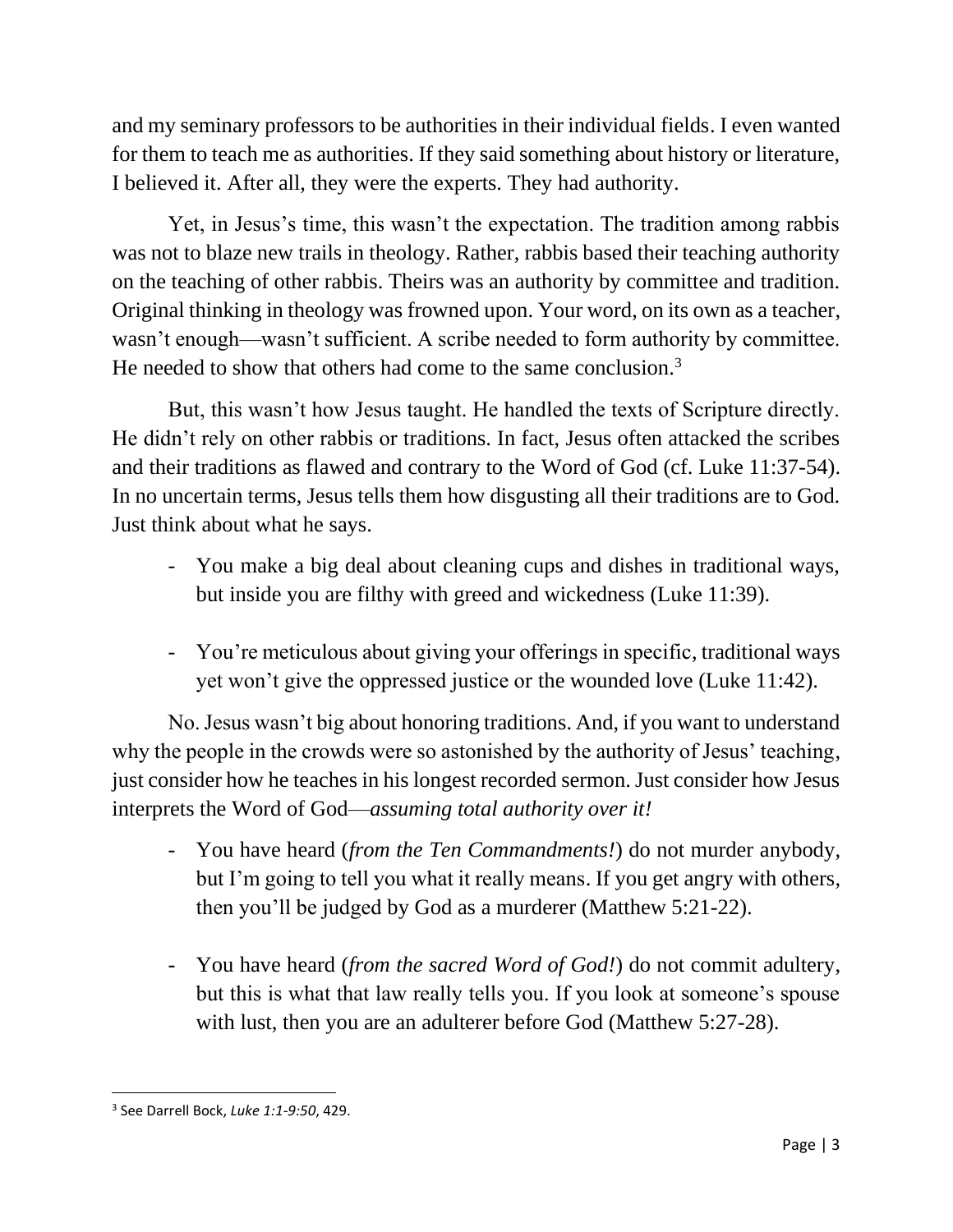Friends, we read statements from Jesus like these without pausing to consider how his original audience would've heard them. They weren't thinking, incarnation. They weren't thinking, the second person of the Godhead. They weren't thinking, Jesus is the eternal Son of God. To them, he was just another rabbi.

Look, simply imagine that I'm arguing an important Constitutional Law case before the Supreme Court. This case considers some really deep interpretive issues in regards to what the Framers of the Constitution intended by the  $2<sup>nd</sup>$  Amendment. Imagine it's time for me to argue my position, and I stand before the nine justices and make this argument:

*You have heard it said that "A well regulated Militia, being necessary to the security of a free State, the right of the people to keep and bear Arms, shall not be infringed." But, I say to you that if you even think of taking their guns, then you've already infringed upon their constitutional rights*.

How do you imagine that line of reasoning will go? How will it be received? Friends, I'd be reprimanded by the court. I'd be a legal laughingstock; *wouldn't I?!* They'd want to know how my words had any authority *over* the U. S. Constitution *over* what it says and what it means. I wouldn't have the authority to say those things unless I was *over* the document not *under* it, unless I was the *Framer* or the *Author* of the Constitution.

Friends, Jesus comes with authority. And people are both attracted and baffled by it. They don't know exactly what to do with him. Is he from the Lord or the devil? Is he to be rejected or to be respected? Jesus says things no human being should say, but he also does things—like cast out demons and heal sick people—that are glorious and divine in nature. So, what do you do with the authority Jesus claims for himself? What do you make of this strange rabbi?

This was the precise question C. S. Lewis was faced with—as he was moving from unbelief to belief. He writes this.

*A man who was merely a man and said the sort of things Jesus said would not be a great moral teacher. He would either be a lunatic—on the level with the man who says he is a poached egg—or else he would be the Devil of Hell. You must make your choice. Either this man was, and is, the Son of God, or else a madman or something worse. You can shut him up for a fool, you can spit at*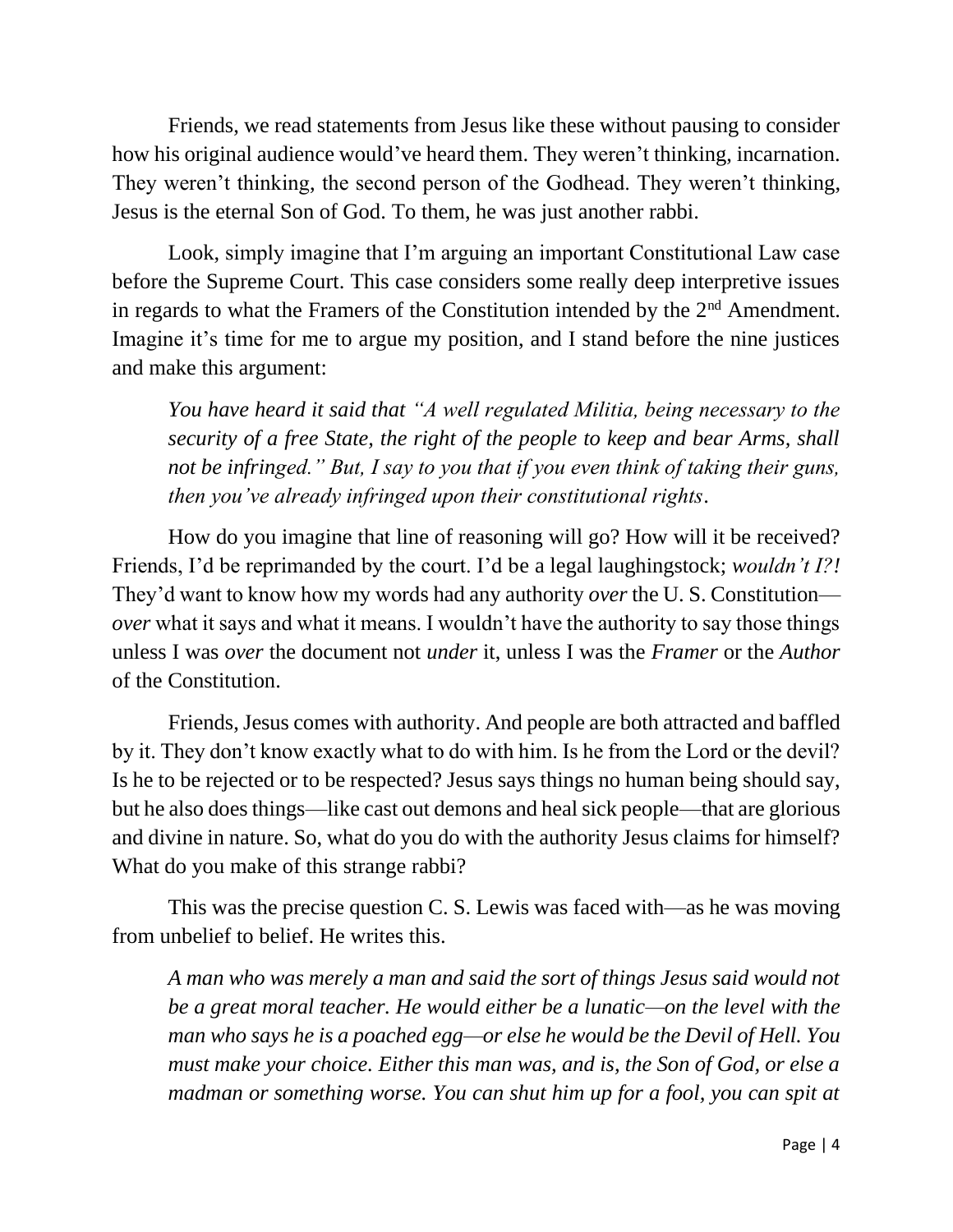*him and kill him as a demon or you can fall at his feet and call him Lord and God, but let us not come with any…nonsense about his being a great human teacher. He has not left that open to us. He did not intend to…*. 4

Friends, what will you do with the authority of this Jesus? This is *the* question. This is the most important question you can ask and answer. It changes everything. Please wrestle with it. Don't ignore it.

Well, this brings us to our second point.

## **2. Jesus comes with good news (vv. 33-35).**

I love action movies. My wife not so much. Therefore, I end up bingeing them whenever Natalie is out of town. And, without a doubt, the best ones are the movies in which the hero saves the day from a clearly evil foe when it seems that all is lost. You know what I'm talking about—these are the damsel tied to the train tracks kind of action movies. Someone's wellbeing is threatened and leveraged for evil reasons, but the protagonist foils the diabolical plan. The hero saves the person who is in peril and executes swift justice upon the villain.

It's a happy ending. It's good news.

Friends, I wonder if you recognized *that* narrative in *this* passage of Scripture. It's here. There's *that* kind of happy ending here. There's *that* kind of gospel here. Look at the passage with me again. (What was Josiah's line in last week's sermon? This is better than *Disney Plus*? Well, *it is!*) Just listen.

*In the synagogue there was a man possessed by a demon, an impure spirit. He cried out at the top of his voice, "Go away! What do you want with us, Jesus of Nazareth? Have you come to destroy us? I know who you are—the Holy One of God!" "Be quiet!" Jesus said sternly. "Come out of him!" Then the demon threw the man down before them all and came out without injuring him. All the people were amazed and said… "What words these are! With authority and power he gives orders to impure spirits and they come out!" And the news about him spread throughout the surrounding area* (vv. 33-37).

<sup>4</sup> C. S. Lewis, *Mere Christianity*, 55-56.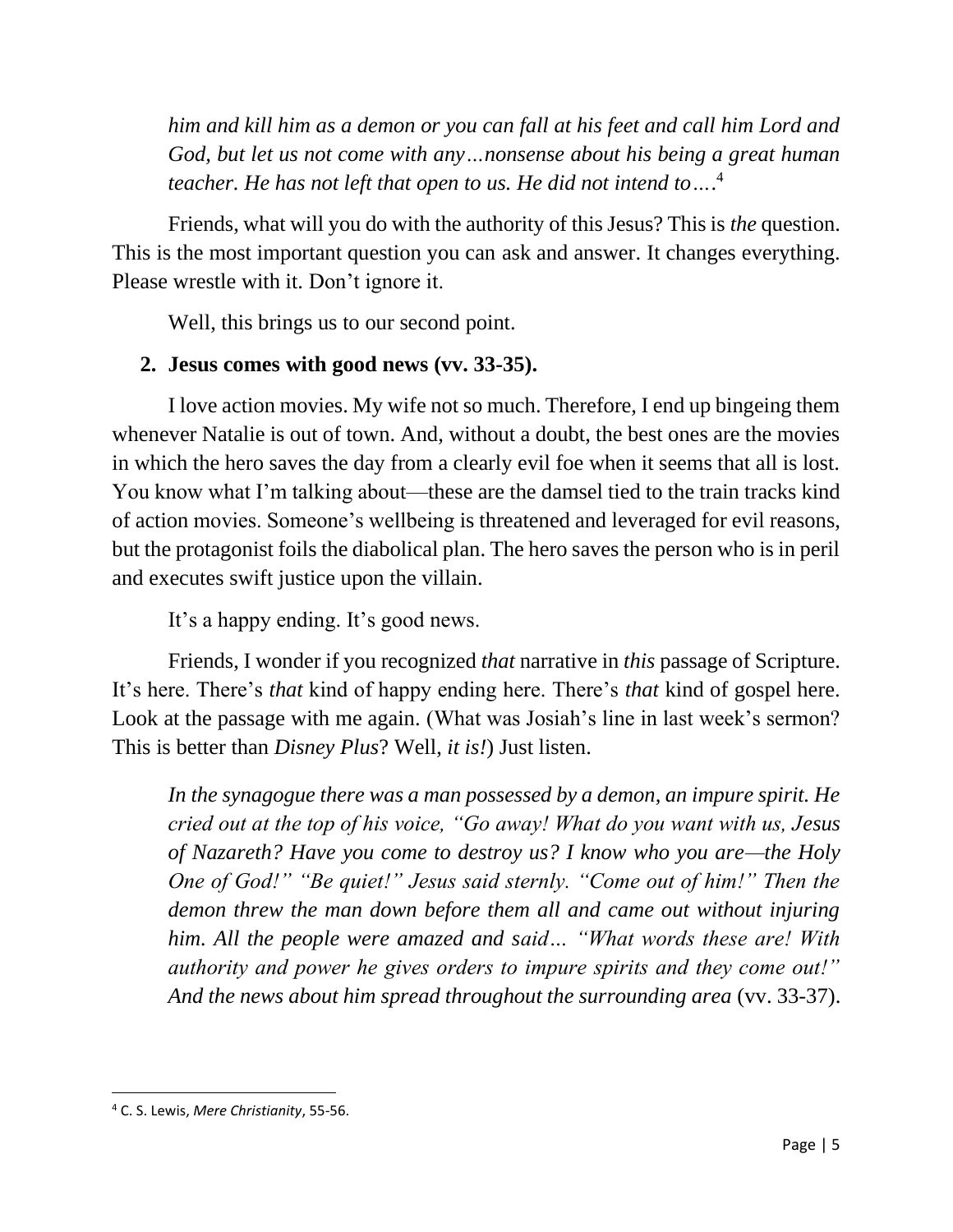What a confrontation! It doesn't get too much more evil than demonic forces; does it? And, here is this public showdown between Jesus and this unclean spirit. The spirit initiates. He calls Jesus out and gets it right. The demon has good theology. This demonic spirit knows better than anybody there that day who Jesus really is— "the Holy One of God" (v. 34). And, he also knows exactly what Jesus has authority to do—judge and "destroy" God's enemies (v. 34).

(Friends, for just a moment let their interaction sink in. We should be warned by this demon's revelation. Our salvation isn't simply about having right theology but about having right relationship with God. Don't ever believe you know the Lord because you simply know a bunch of stuff about the Lord. That kind of knowledge can't save you. Only relationship with God by trusting Jesus can save you.)

Well, back to the action. There is something odd about what the demon says to Jesus. I wonder if you noticed it. The spirit asks—"Have you come to destroy us?" when he confronts Jesus (v. 34). Now, this is a mysterious use of a plural pronoun; isn't it? Who is the us? I guess he could be speaking on behalf of all demonic forces. Yet, there's nothing that would indicate that in the text. Or, perhaps, he could be one of many demons oppressing this man. The text, however, doesn't indicate anything about multiple demons as it does elsewhere in Scripture (Mark 5:9). So, what's up? What's with the plural pronoun? Who is this we?

Friends, the best answer is that this demon is speaking on behalf of himself and the man whom he's oppressing. This is a hostage situation. "If you have come to destroy me Jesus, then you'll have to destroy us." And, moreover, if Jesus deals with the evil in the spirit, doesn't he have to deal with the evil in this sinful man too? In this way, the demon may be chiding Jesus. "If you want to exercise justice Jesus, then you can't just destroy me. You'll have to destroy the image of God in this man. You'll have to destroy us both. You'll have to judge and destroy everyone!"

Do you remember the verse Jesus read on the scroll from the book of Isaiah in last week's text? Do you recall how Josiah highlighted the fact that Jesus stopped after reading the first part of the verse? He only read the good news part to the crowd. I've come to free the prisoners, to give sight to the blind, and to release the captives from oppression. Jesus stopped short of reading the part about the Lord's vengeance and judgment (Isaiah 61:2b). *And, here Jesus shows us why!*